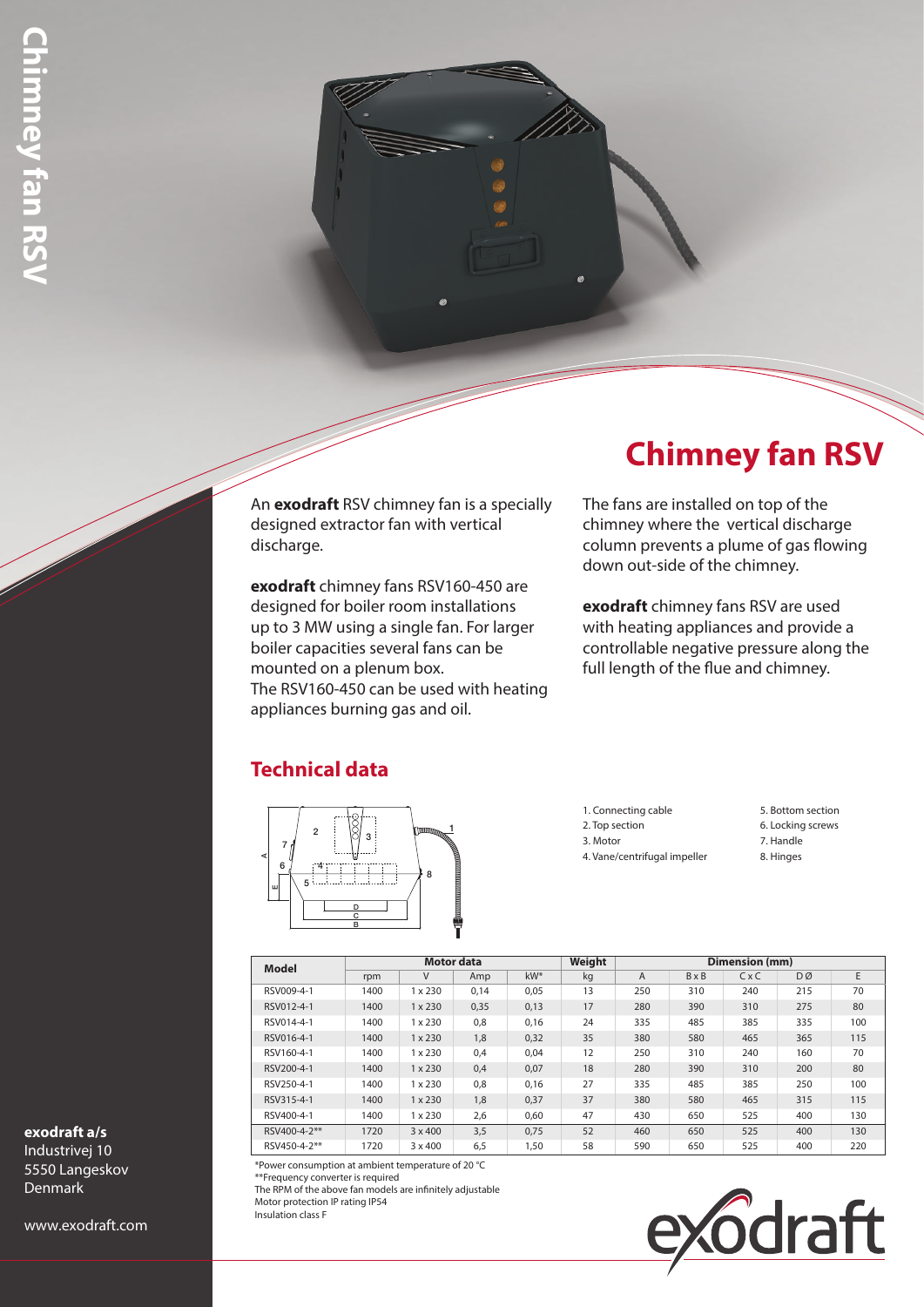### **Capacity diagrams**

#### **RSV009 to RSV016**



| <b>Type</b>   | <b>Test flue diameters</b> |  |  |  |  |  |
|---------------|----------------------------|--|--|--|--|--|
| <b>RSV009</b> | Ø 160 mm                   |  |  |  |  |  |
| <b>RSV012</b> | Ø 200 mm                   |  |  |  |  |  |
| <b>RSV014</b> | Ø 250 mm                   |  |  |  |  |  |
| <b>RSV016</b> | Ø 315 mm                   |  |  |  |  |  |
| RSV160        | Ø 160 mm                   |  |  |  |  |  |
| <b>RSV200</b> | Ø 200 mm                   |  |  |  |  |  |
| <b>RSV250</b> | Ø 250 mm                   |  |  |  |  |  |
| <b>RSV315</b> | Ø 315 mm                   |  |  |  |  |  |
| at 1400 rpm   |                            |  |  |  |  |  |
| <b>RSV400</b> | Ø 400 mm                   |  |  |  |  |  |
| <b>RSV450</b> | Ø 400 mm                   |  |  |  |  |  |
| at 1720 rpm   |                            |  |  |  |  |  |

#### **RSV160 to RSV400**



#### **RSV400-4-2 to RSV450-4-2**



PLEASE NOTE: The capacity diagrams are measured with a flue gas temperature of 20 °C. The fan's capacity changes with the temperature of the flue gases. The correction of the capacity can be calculated using the following equation:

$$
Ps_{20} = Ps_{t} \times \frac{273 + t}{293}
$$

 $Ps =$  static pressure  $t =$  temperature measured in  $°C$ 

#### **Example**

System demand: Fan selection:

500 m<sup>3</sup>/h and 90 Pa at 180 °C 500 m<sup>3</sup>/h and 139 Pa at 20 °C



**exodraft a/s** Industrivej 10

5550 Langeskov Denmark

www.exodraft.com